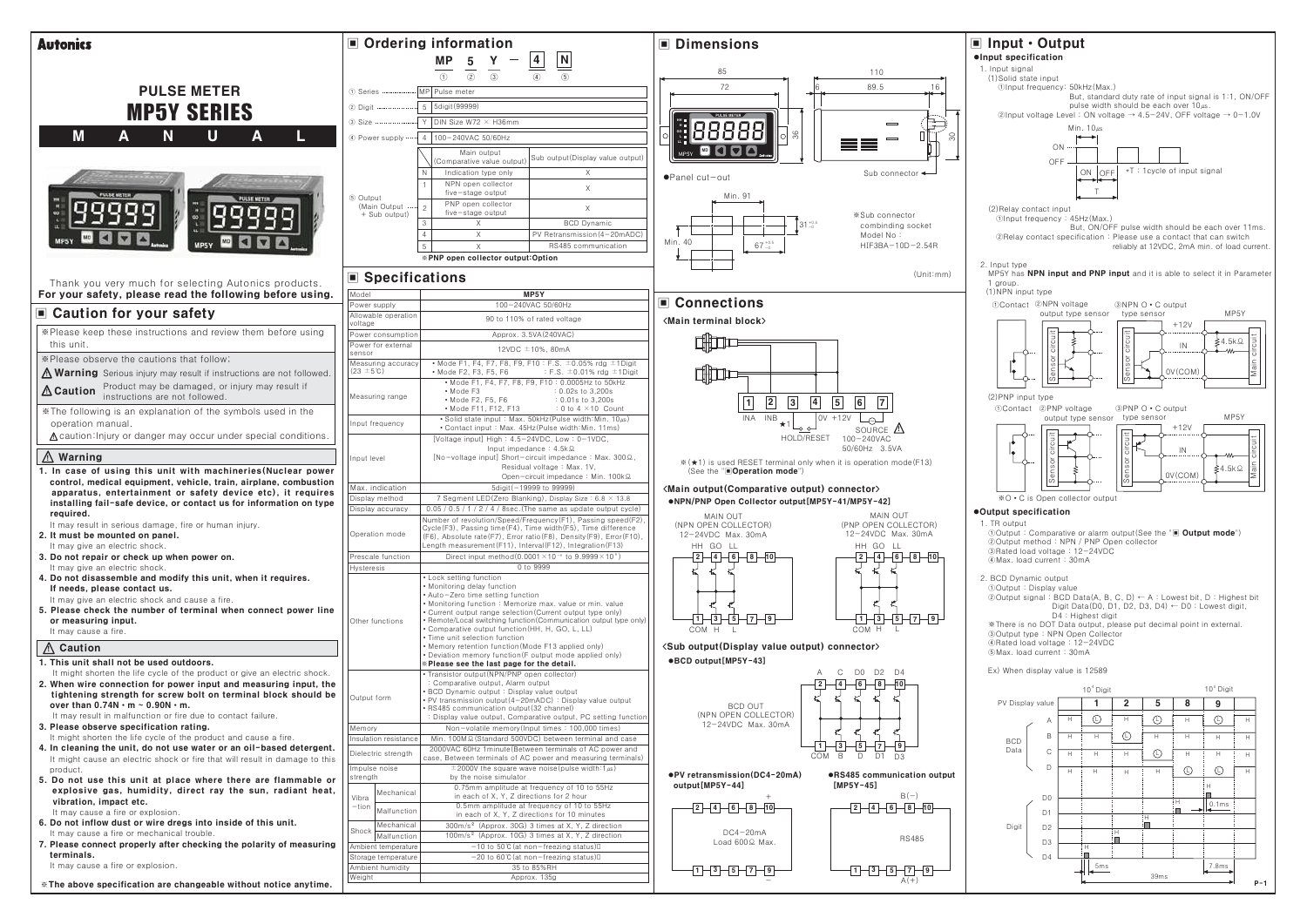

※ α: Prescale value

ta: It needs min. 20ms for return time



Mode F6(Time interval)



Interval =  $P \times \alpha$  ( $\Re P$ : Number of input A pulse,  $\alpha$ : Prescale value)



## Mode F13(Integration)

It displays the counting value against pulses of Input A.

Integration =  $P \times q$  $\mathbb{R}$ P : Pulse number of input A.  $\alpha$  : Prescale value . Display value and display unit Display value | Display uni Interval **Ouantity FA** 

•Operation and Time chart

Olt counts the number of input A pulse.

(2) As input B is an enable input signal it stops the counting and display value of input A when it is ON and then it counts input A continuously when it is OFF 3If RESET input is ON, calculated counting value will be initialized.

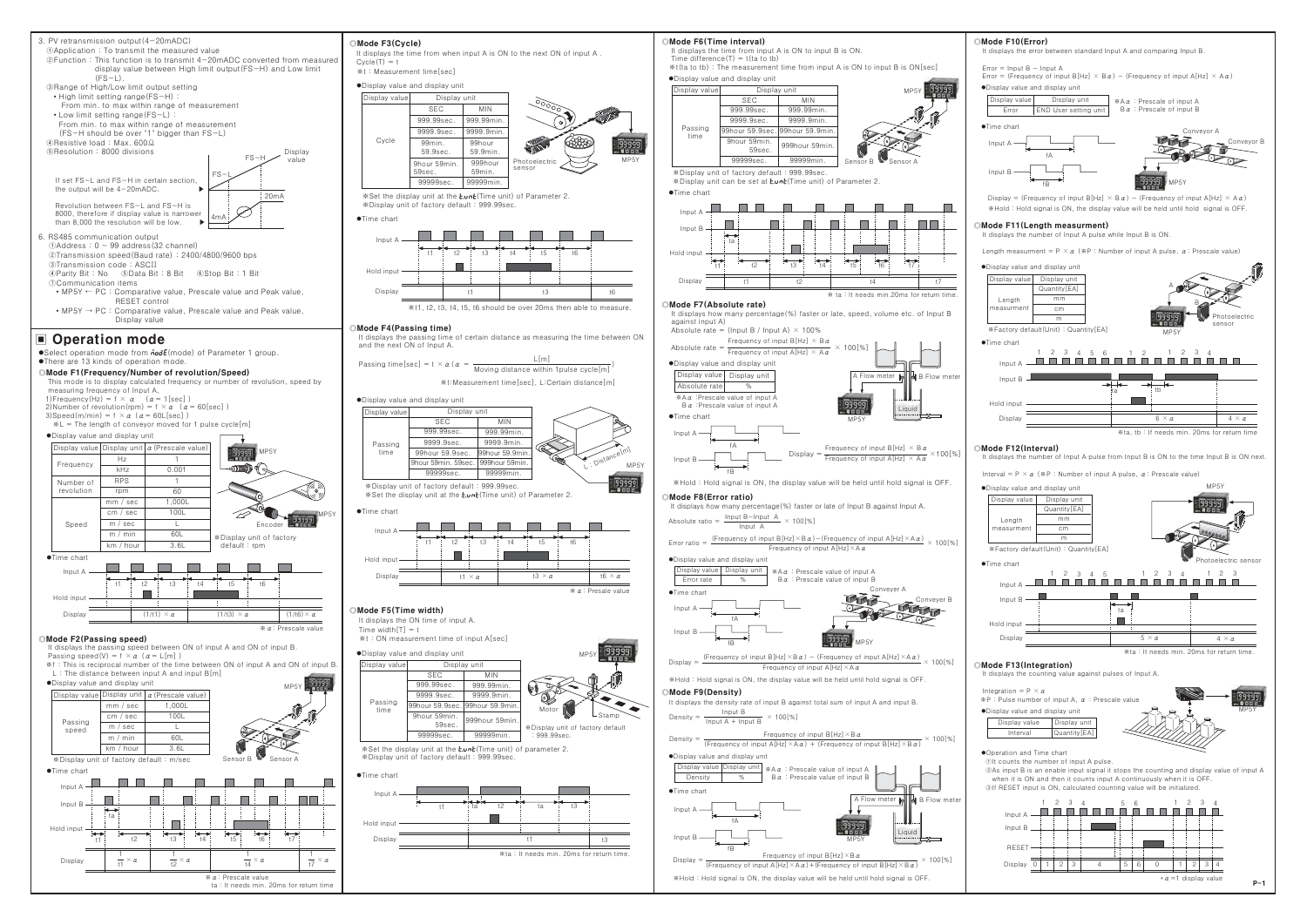# Output mode

●Select output mode in **aut-t**(Output type) of Parameter1 group.

●There are 5 stages output (HH, H, GO, L, LL) •There are 6 kinds of output mode such as S(Standard) output mode, H(High) output mode, L(Low) output mode, B(Block) output mode, I(One shot) output mode, F(Deviation) output mode.

•The setting value (HH, H, L, LL) should be LL < L < H < HH in B comparative output type and it operates individually not related to the setting value (HH, H, L, LL) in others output(S, H, L, I).



**O** H(High) output mode [aut-h]



## $\odot$  L(Low) output mode[out-L]



#### B(Block) output mode[out-b]





- (Display the memorized setting value for pressing △key continuously.) •Display the momentum state of  $H(P5E, h)$ ,  $L(P5E, L)$  deviation by setting value.
- The set deviation will be memorized until set the next deviation again when nower  $\bigcap_{i=1}^{n}$
- ●Deviation setting range: 0.0001 to 99999(The setting range will be changed by decimal point setting parameter. If set decimal point as 0000.0, the setting range will be 0.1 to 9999.9.)



 $*(\star 2)$  Output position may different from above graph as output coming under assuming the setting value memory is before the setting value memory point on above graph \*There are no HH, GO, LL outputs in F output mode. Even thought set the deviation as "0(Zero)", it will actually work as 1 output mode.

# ■ Operation chart by each Parameter group

- ●The display parameter are different by each operation mode, please see "Il Parameter".
- $\bullet$   $\bullet$  : When select the operation mode, the parameter will be displayed X: When select the operation mode, the parameter will not be displayed.

#### **eParameter 0 group**

| Parameter 0 Sub mode F1 |                                         | F2 F3 |              | F4 I      | F <sub>5</sub> | F <sub>6</sub> | F7        | F8        |           |   |           |           | F9 F10 F11 F12 F13 |
|-------------------------|-----------------------------------------|-------|--------------|-----------|----------------|----------------|-----------|-----------|-----------|---|-----------|-----------|--------------------|
| PSt.hh                  | $\bullet$                               |       | ◐            | $\bullet$ | $\bullet$      | $\bullet$      | $\bullet$ | $\bullet$ | ◐         | ◐ |           |           | $\bullet$          |
| PSt. h                  | $\bullet$                               |       | $\bullet$    | ◐         | ◐              | ◐              | $\bullet$ | ◐         |           |   |           |           | $\bullet$          |
| PSt. L                  | $\bullet$                               |       | $_{\bullet}$ | $\bullet$ | $\bullet$      | $\bullet$      | $\bullet$ | ◐         | $\bullet$ | ◐ | ◐         |           | $\bullet$          |
| PSt.LL                  |                                         |       | O            | ◐         | ◐              | $\bullet$      | $\bullet$ | $\bullet$ |           |   | $\bullet$ |           | $\bullet$          |
| h.PEK                   | $\bullet$                               |       | $\bullet$    | O         | ◐              | $\bullet$      | $\bullet$ | O         |           | ◐ | $\bullet$ | $\bullet$ | X                  |
| L.PEK                   | $_{\tiny \textcircled{\scriptsize{1}}}$ |       |              | $\bullet$ |                |                | $\bullet$ | Đ         |           |   | $\bullet$ | $\bullet$ | X                  |

#### **eParameter 1 group**

| Parameter 1 | Sub mode | F1        | F <sub>2</sub> | F <sub>3</sub> | F4        | F <sub>5</sub> | F <sub>6</sub> | F7 | F <sub>8</sub> | F <sub>9</sub> | F10       | F11 | F12            | F <sub>13</sub> |
|-------------|----------|-----------|----------------|----------------|-----------|----------------|----------------|----|----------------|----------------|-----------|-----|----------------|-----------------|
| mode        |          | O         | O              | O              | ◐         | ◐              | ◐              | ◐  | $\bullet$      | $\bullet$      | O         | D   | D              | $\bullet$       |
| $In-A$      |          | $\bullet$ | $\bullet$      | ◐              | $\bullet$ | $\bullet$      | $\bullet$      | O  | $\bullet$      | $\bullet$      | $\bullet$ | D   | D              | $\bullet$       |
| $ln-b$      |          | X         | $\bullet$      | X              | X         | X              | $\bullet$      | O  | $\bullet$      | $\bullet$      | $\bullet$ | O   | $\circledcirc$ | $\circledcirc$  |
| $out-t$     |          | $\bullet$ | O              | ◐              | $\bullet$ | $\bullet$      | $\bullet$      | D  | $\bullet$      | $\bullet$      | $\bullet$ | D   | O              | X               |
| hyS         |          | $\bullet$ | X              | X              | X         | X              | X              | O  | ◐              | $\bullet$      | ◐         | X   | X              | X               |
| GuAr.d      | F.dEFy   | $\bullet$ | $\bullet$      | $\bullet$      | $\bullet$ | $\bullet$      | $\bullet$      | O  | $\bullet$      | Đ              | ◐         | D   | D              | X               |
|             | StAr.t   | O         | $\bullet$      | ◐              | $\bullet$ | $\bullet$      | $\bullet$      | D  | $\bullet$      | $\bullet$      | $\bullet$ | D   | D              | X               |
| Auto.A      |          | $\bullet$ | X              | X              | $\bullet$ | X              | X              | ◐  | $\bullet$      | $\bullet$      | $\bullet$ | X   | X              | X               |
| Auto.b      |          | X         | X              | X              | X         | X              | X              | O  | $\bullet$      | C              | ∩         | X   | X              | X               |
| mEmo        |          | X         | X              | X              | X         | X              | X              | X  | X              | Χ              | X         | X   | Χ              | ∩               |
|             |          |           |                |                |           |                |                |    |                |                |           |     |                |                 |

 $\overline{\ast}$  " $\odot$ " : IN-b sensor will be set as  $n$ PnhF or PnPhF in mode F11, F12, F13,

#### ·Parameter 2 group

| Parameter 2        | Sub mode | F1          | F <sub>2</sub> | F <sub>3</sub> | F4        | F <sub>5</sub> | F <sub>6</sub> | F7        | F <sub>8</sub> | F9        | F10       | F11       | F12       | F13       |
|--------------------|----------|-------------|----------------|----------------|-----------|----------------|----------------|-----------|----------------|-----------|-----------|-----------|-----------|-----------|
| dot                |          | $\bullet$   | $\bullet$      | X              | X         | X              | X              | $\bullet$ | D              | $\bullet$ | $\bullet$ | $\bullet$ | $\bullet$ | $\bullet$ |
| t.unt              |          | X           | X              | $\bullet$      | $\bullet$ | Ô              | $\bullet$      | X         | X              | X         | X         | X         | X         | X         |
| PSt.hh             |          | $\mathbf 0$ | ◐              | O              | D         | $\bullet$      | $\bullet$      | $\bullet$ | O              | $\bullet$ | $\bullet$ | $\bullet$ | $\bullet$ | $\bullet$ |
| PSt. h             |          | $\mathbf C$ | $\bullet$      | $\bullet$      | O         | $\bullet$      | $\bullet$      | $\bullet$ | Đ              | $\bullet$ | $\bullet$ | $\bullet$ | $\bullet$ | $\bullet$ |
| PSt. L             |          | $\bullet$   | O              | $\bullet$      | O         | $\bullet$      | $\bullet$      | $\bullet$ | O              | $\bullet$ | $\bullet$ | $\bullet$ | $\bullet$ | $\bullet$ |
| PSt.LL             |          | $\bullet$   | $\bullet$      | $\bullet$      | D         | $\bullet$      | $\bullet$      | $\bullet$ | D              | $\bullet$ | $\bullet$ | $\bullet$ | $\bullet$ | $\bullet$ |
| PSC.A.X<br>(Note1) |          | $\bullet$   | O              | X              | $\bullet$ | X              | X              | $\bullet$ | $\bullet$      | $\bullet$ | $\bullet$ | $\bullet$ | $\bullet$ | $\bullet$ |
| PSC.A.y<br>(Note1) |          | $\mathbf 0$ | $\bullet$      | X              | $\bullet$ | X              | X              | $\bullet$ | $\bullet$      | $\bullet$ | $\bullet$ | $\bullet$ | $\bullet$ | $\bullet$ |
| PSC.b.X            |          | X           | X              | X              | X         | X              | X              | $\bullet$ | O              | $\bullet$ | $\bullet$ | X         | X         | X         |
| PSC.b.y            |          | X           | X              | X              | X         | X              | X              | $\bullet$ | O              | $\bullet$ | $\bullet$ | X         | X         | X         |
| dISP.t             |          | $\bullet$   | X              | X              | X         | X              | X              | $\bullet$ | D              | $\bullet$ | $\bullet$ | X         | X         | X         |

**a** Parameter 3 group

| Parameter 3 Sub model                                          | F1 | F <sub>2</sub> | F <sub>3</sub> | F4      | F <sub>5</sub> | F <sub>6</sub>            | F7        | F <sub>8</sub> | F9        | F10 F11 F12 F13                        |           |           |  |
|----------------------------------------------------------------|----|----------------|----------------|---------|----------------|---------------------------|-----------|----------------|-----------|----------------------------------------|-----------|-----------|--|
| $FS - h$                                                       |    |                |                |         |                |                           |           |                |           | When it is PV retransmission output.   |           |           |  |
| $FS-L$                                                         |    |                |                |         |                | it operates in all mode.  |           |                |           |                                        |           |           |  |
| Addr                                                           |    |                |                |         |                |                           |           |                |           |                                        |           |           |  |
| <b>bPS</b>                                                     |    |                |                |         |                | it operates in all modes. |           |                |           | When it is RS485 communication output. |           |           |  |
| remot                                                          |    |                |                |         |                |                           |           |                |           |                                        |           |           |  |
| LoC                                                            | O  | D              | D              | D       | D              | D                         | $\bullet$ | O              | $\bullet$ | $\bullet$                              | $\bullet$ | $\bullet$ |  |
| •Monitoring delay operation function chart by each output mode |    |                |                |         |                |                           |           |                |           |                                        |           |           |  |
| $out-t$                                                        |    | StArd          |                | $out-h$ |                | $-1$                      |           | $out-b$        |           | $out-1$                                |           | $out-F$   |  |
| Comparative output<br>adjustment function.                     |    | O              |                | X       |                | X                         |           | O              |           | X                                      |           |           |  |
| Starting correction<br>timer function                          |    |                |                |         |                | ∩                         |           |                |           | O                                      |           |           |  |

## **■ Parameter**

## ●Parameter 0 group



※ (★1) If you press MD key in RUN mode, it will enter into P5L.hh (F output mode:P5L. h) at comparative output me and h.PEL at indication type. \* If pressing MD key for 2sec. in all setting, data will be saved then return to RUN mode. If no key is touched for 60sec., data will be held as previous value then return to RUN mode. \*When entering into parameter 0, the parameter name and data will be flickering by 1sec. then moving the setting digit and changing the setting value are available. \*It will show the set data to flicker by 1sec., then move to next parameter with touching MD key once.

\* [[[[]] parameter is not shown in MP5Y-4N, MP5Y-43, MP5Y-44, MP5Y-45.

# ●Parameter 1 group



\*If press **MD** key for 3 sec. in **RUN**, it will enter parameter 1 group.

- \*The output mode is fixed as **out-h** type in F13 operation mode
- \* (★1) Hysteresis operation mode is able to be set in F1. F7 to F10 operation mode.
- \* (★2) You are able to select the comparative output [FdEFE] limit function or starting correction [5ERr.E] timer in monitoring delay function mode. y volume selecting the comparative output limit[**FdEFU**] function, it will move to the next parameter[**Rucall**] and when selecting the starting correction timer[**SER-L**] you need to be set the starting correction time  $[0.0 \t{99.9}]$  so that it moves to the next parameter  $[0.0 \t{10.0}]$

\*When entering into parameter 1 group, the parameter name and data will be flickering by 1 sec. then move setting digit by (excepted by change the setting value by (vertex) \*All data set by users will be shown[displayed] to 1sec. cycle then move to the next parameter by pressing MD key. E The press **EXAMPLE SECTED FOR SECT AND SET AS A SET AND SET AND SET AND SET AND SET AND SET AND SET AND SET A**<br>\* F The parameter is not shown in MP5Y-4N. MP5Y-43. MP5Y-44. MP5Y-45.

| Setting range                                                                                                                                                     | Setting key                                                                                                                                                                                                                                                                                    |
|-------------------------------------------------------------------------------------------------------------------------------------------------------------------|------------------------------------------------------------------------------------------------------------------------------------------------------------------------------------------------------------------------------------------------------------------------------------------------|
| ●F1, F2, F7, F9, F11, F12, F13<br>$: 0$ to 99999<br>$\bullet$ F <sub>3</sub> to F <sub>6</sub> :<br>0 to Setting time range<br>$\bullet$ F8, F10: -19999 to 99999 | : Move the setting digit<br>к<br>$\blacktriangle$ : Change the settimg value<br>$ \mathbf{v} $ .<br>: Fix and move to the next parameter<br><b>MD</b>                                                                                                                                          |
|                                                                                                                                                                   | $\bullet$ Reset<br>If you press $\left  \right $ key for 2sec. while <b>hPEY</b> or<br><b>L.PEY</b> is flickering, the Peak value display will<br>be reset to the current measuring value and it<br>will keep flickering.<br>If you touch once again, it will return to<br><b>LPEP or RUN.</b> |

|                                         | Setting range                                                                                                                                                                 | Setting key                                                                                                                                                                                                                                                                                                                                                     |
|-----------------------------------------|-------------------------------------------------------------------------------------------------------------------------------------------------------------------------------|-----------------------------------------------------------------------------------------------------------------------------------------------------------------------------------------------------------------------------------------------------------------------------------------------------------------------------------------------------------------|
| group.                                  |                                                                                                                                                                               |                                                                                                                                                                                                                                                                                                                                                                 |
| ode.                                    | $F I$ to $F I$ $\overline{J}$                                                                                                                                                 | $\boxed{\blacksquare}$ : Change the<br>$-F1-F2$ to $F13$<br>setting mode<br><b>MD</b><br>: Fix and move to the next parameter                                                                                                                                                                                                                                   |
| оf                                      | • PNP transistor<br>: Pop.h.F<br>output type<br>• Contact output<br>$P_0PLF$<br>type (L output)                                                                               | $\blacktriangleright$ , $\blacktriangle$ : Change the sensor type                                                                                                                                                                                                                                                                                               |
| of                                      | • NPN transistor<br><b>nPn.hF</b><br>output type:<br>• Contact output<br>nPnLF<br>type (H output)                                                                             | $\rightarrow$ opabE $\rightarrow$ opal E $\rightarrow$ PoppE $\rightarrow$ PopLE<br><b>MD</b><br>: Fix and move to the next parameter                                                                                                                                                                                                                           |
| ode.                                    | SEArd / out-h / out-L<br>out-b / out-l / out-F                                                                                                                                | $\blacktriangledown$ , $\blacktriangle$ : Change the setting mode<br>$\begin{array}{l} \uparrow \mathsf{St} \mathsf{Rrd} \to \mathsf{out} \mathsf{ch} \to \mathsf{out} \mathsf{ch} \\ \hline \mathsf{out} \mathsf{ef} \leftarrow \mathsf{out} \mathsf{ch} \leftarrow \mathsf{out} \mathsf{eb} \end{array}$<br><b>MD</b><br>: Fix and move to the next parameter |
| or the                                  | <i>D</i> to 9999(If decimal point is<br>set in <i>0000.0</i> , the range will<br>be 0 to 999.9.                                                                               | ι∢ι<br>: Move the setting digit<br>$\blacktriangledown$ , $\blacktriangle$ : Change the settimg value<br>MD<br>: Fix and move to the next parameter                                                                                                                                                                                                             |
| ative<br>nction.                        | $\oplus$ F.dEFY / SEAr.E<br>②When select <b>5ŁAr.Ł</b><br>When <b>5tRr.t</b> , is flickering<br>99.9 J<br>by 1sec. cycle, set the<br>starting correction time<br>0.0 to 99.9. | $\mathbb{Q}[\nabla]$ , $\blacktriangle$ : Change the setting mode<br>$F \rightarrow F dEFY \rightarrow 5EBr.E$<br>: Fix and move to the next<br>MD.<br>parameter<br>② $\boxed{•}$<br>: Move the setting digit<br>$\boxed{\blacktriangledown}$ , $\boxed{\blacktriangle}$ : Change the setting value<br><b>MD</b><br>: Fix and move to the next<br>parameter     |
| ime of                                  | 0.1 to 9999.9                                                                                                                                                                 | l◀l<br>: Move the setting digit<br>$\vert \blacktriangledown \vert$ , $\vert \blacktriangle \vert$ : Change the setting value<br><b>MD</b><br>: Fix and move to the next parameter                                                                                                                                                                              |
| of INB                                  | 0.1 to 9999.9                                                                                                                                                                 | l⊲l<br>: Move the setting digit<br>$\blacktriangledown$ , $\blacktriangle$ : Change the setting value<br>MD<br>: Fix and move to the next parameter                                                                                                                                                                                                             |
| retention.<br>e will<br>the<br>13 only) | on: Memory retention<br>$\mathsf{aFF}$ : No memory retention                                                                                                                  | $\blacktriangledown$ , $\blacktriangle$ : Change the<br>$\vdash_{\mathsf{on}} \to {}_{\mathsf{off}} \bot$<br>setting mode<br><b>MD</b><br>: Fix and move to the next<br>parameter <b>nodE</b> .                                                                                                                                                                 |